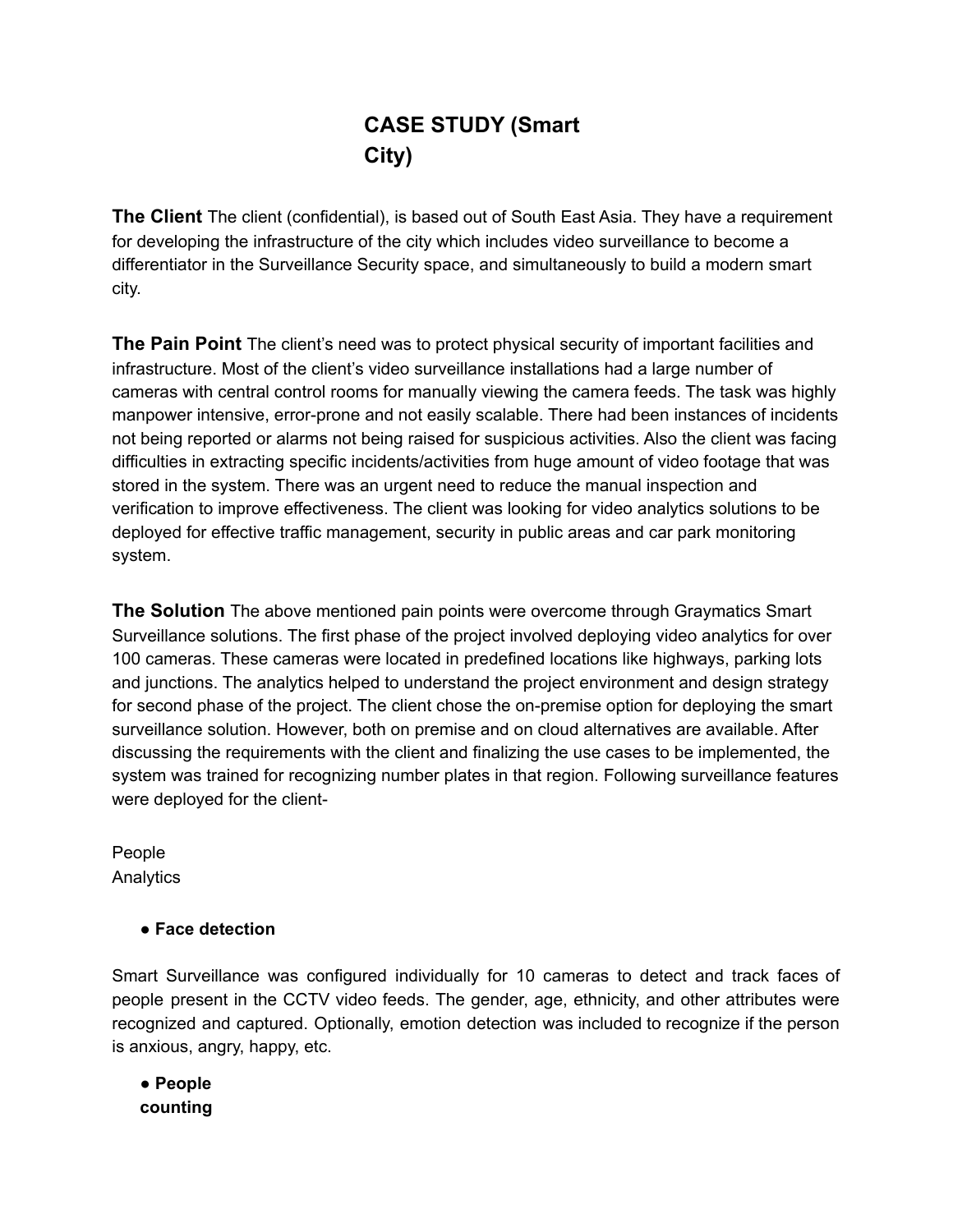The people counting feature present in the Smart Surveillance, configured in individual cameras, was used to count the number of people present in the CCTV footage at all times. Smart Surveillance monitored the count 24X7 and kept a record as metadata. This feature is especially useful for congestion, crowd detection and analyzing the peak

# ● **Clothing and Attire**

#### **attributes**

Graymatics Smart Surveillance provides detailed information about the clothing and attire of the people present in the Video feeds. This provided detailed insights of person of interest, which can help in identification during forensic video search.

# ● **Face Recognition**

Smart Surveillance provides the Face Recognition feature as a premium feature, to be configured by the security personnel in individual cameras. People appearing hence in any CCTV footage were then recognized and tracked.

Vehicle Analytics

## ● **Vehicle Counting**

The vehicle counting feature present in the Smart Surveillance, configured in individual cameras, was used to count the number of vehicles present in the CCTV footage at all times. Smart Surveillance monitored the count 24X7 and kept a record as metadata. This feature is especially useful for congestion, analyzing the peak timings and entry or exit of vehicles.

## ● **Traffic Flow Analysis**

This feature helps detect road blocks, traffic deadlocks and accidents. It also detects speed of vehicles and measure travel time on a stretch of road, during different times of the day, this feature can be configured in individual cameras.

## ● **Car Park Monitoring**

Car park monitoring feature of Smart Surveillance allows the parking locations to be continuously monitored and important information including entry and exit times, car waiting time, and illegal parking to be detected and reported. Since the camera was subscribed to the Vehicle make and model and Automatic Number Plate recognition features, more valuable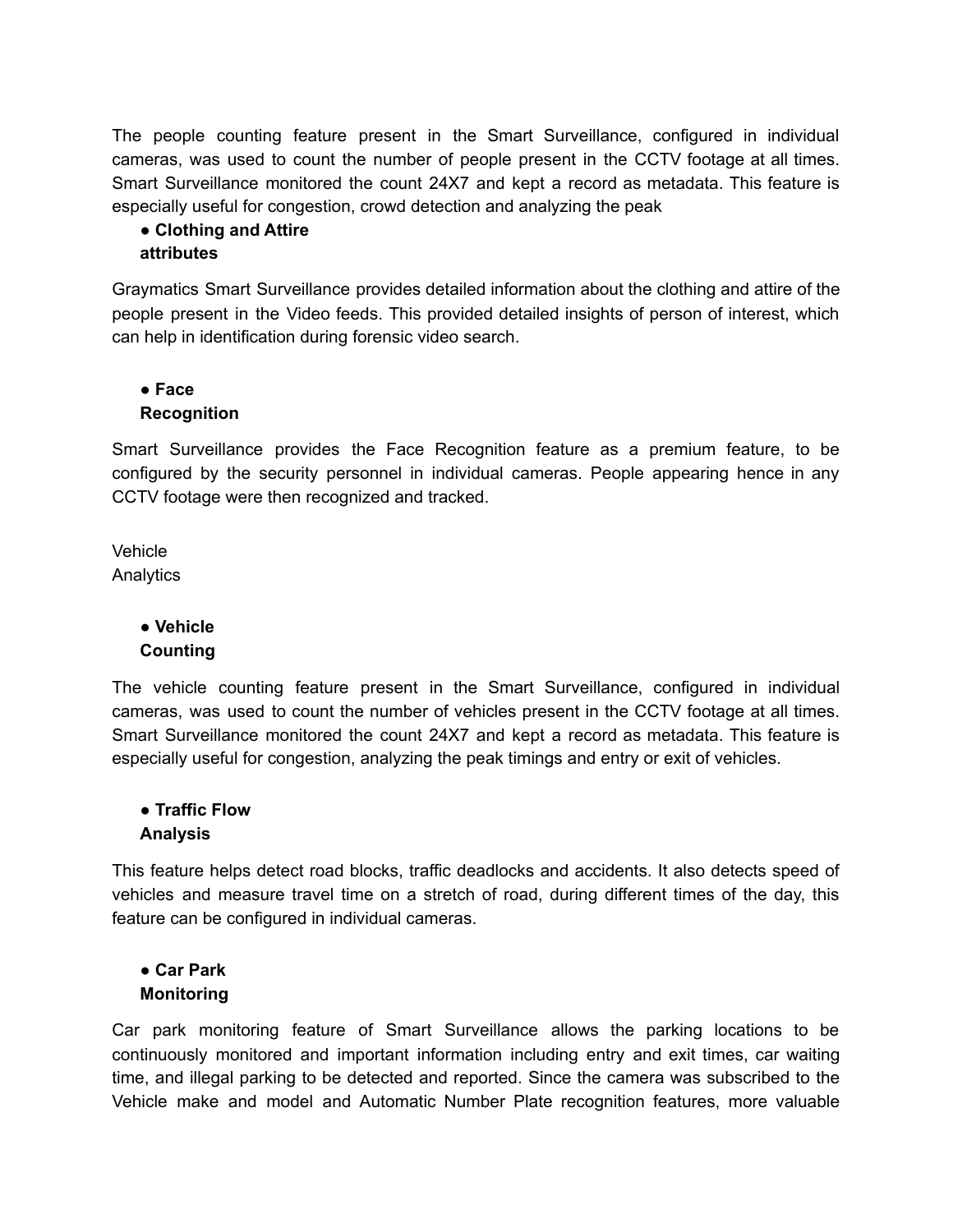insights about individual vehicles were generated.

## ● **Vehicle make and model**

The Vehicle make and model feature allows for vehicles present in the camera footage to be tracked, and details of the vehicles including make and model, along with timestamp, displayed and stored as metadata.

## ● **Automatic Number Plate Recognition**

Automatic Number Plate Recognition feature of Smart Surveillance possess the capability of reading and displaying the number plates of vehicles whether stationary or moving at high speed. The feature was especially useful in scenarios like identifying unauthorized vehicles entering premises, and identifying speeding vehicles.

Intrusion detection- People and **Vehicle** 

The intrusion detection feature was useful to monitor the activity in restricted areas, or unauthorized entrances in the premises. Smart Surveillance allows the security personnel to individually subscribe cameras to this feature, define the area to be monitored by simply demarcating the area on display, and setting the time for monitoring. An alarm is raised upon detection of intrusion, and detailed description of the intruder is hence displayed.

Water Management This feature can be configured into individual cameras to monitor water levels in tunnels & on roads. It also monitors drainages and detects blockages and can be used to monitor and protect reservoirs.

**The Outcome**

The client benefited by

> ● Prompt notifications across multiple channels ensured timely response by the security personnel in the event of any incident. This helped the client increase their efficiency and react efficiently before the situation aggravated. In a nutshell, there was an enhanced response with instant alerts to authorized personnel.

• The client got a detailed report about crowded areas and peak and off peak hours required to develop an efficient traffic monitoring system.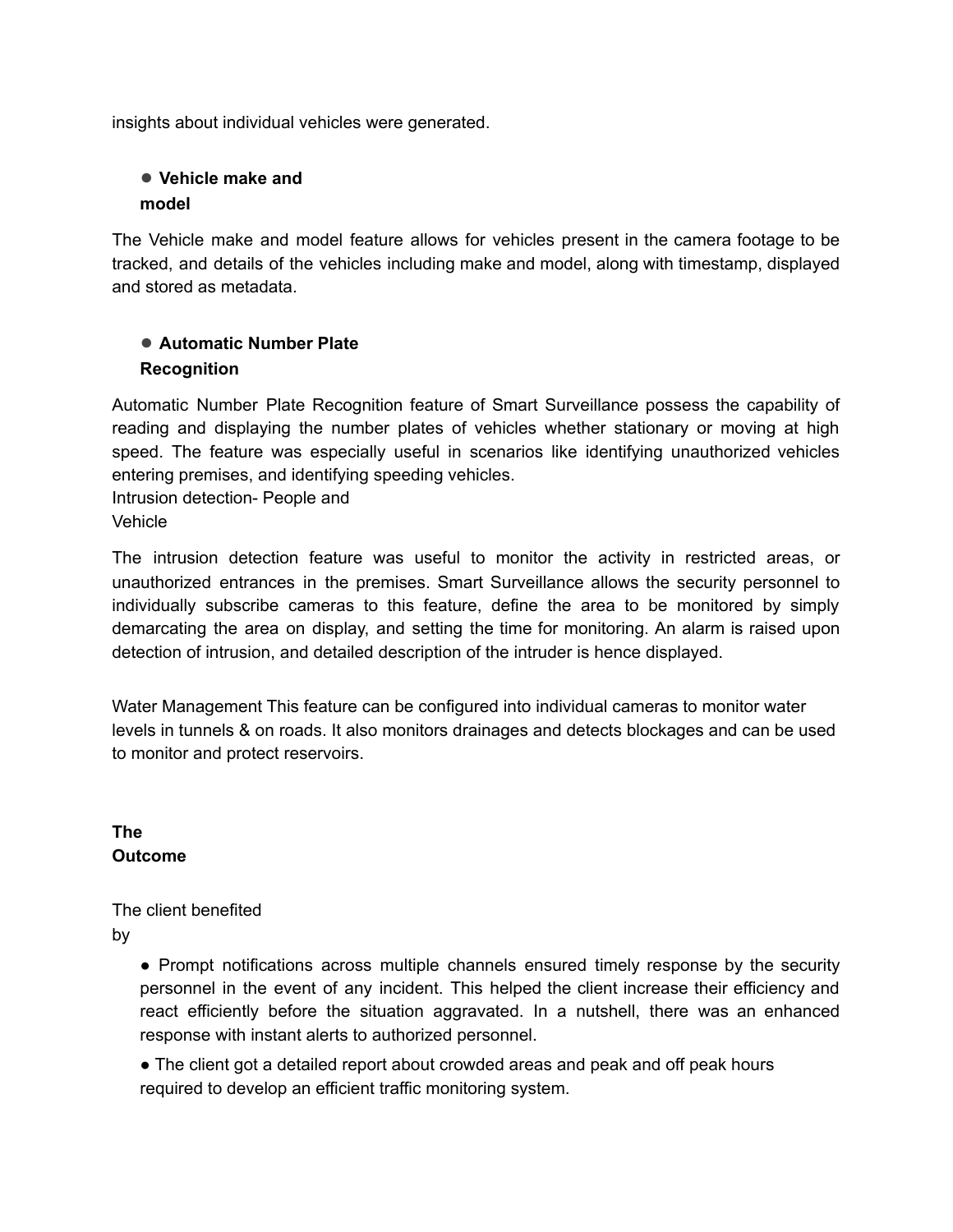● Also the video analytics were incorporated in the client's existing surveillance system which means they didn't have to incur any additional cost in hardware installation of cameras.

• It also helped them build an effective car park monitoring system giving accurate results about number of cars and their details.

● It helped them manage the vehicle traffic flow and immediately respond to accidents and suspicious events.

**Sample output for vehicle counting**

**Sample output for vehicle make and model and ANPR Sample output for people counting**